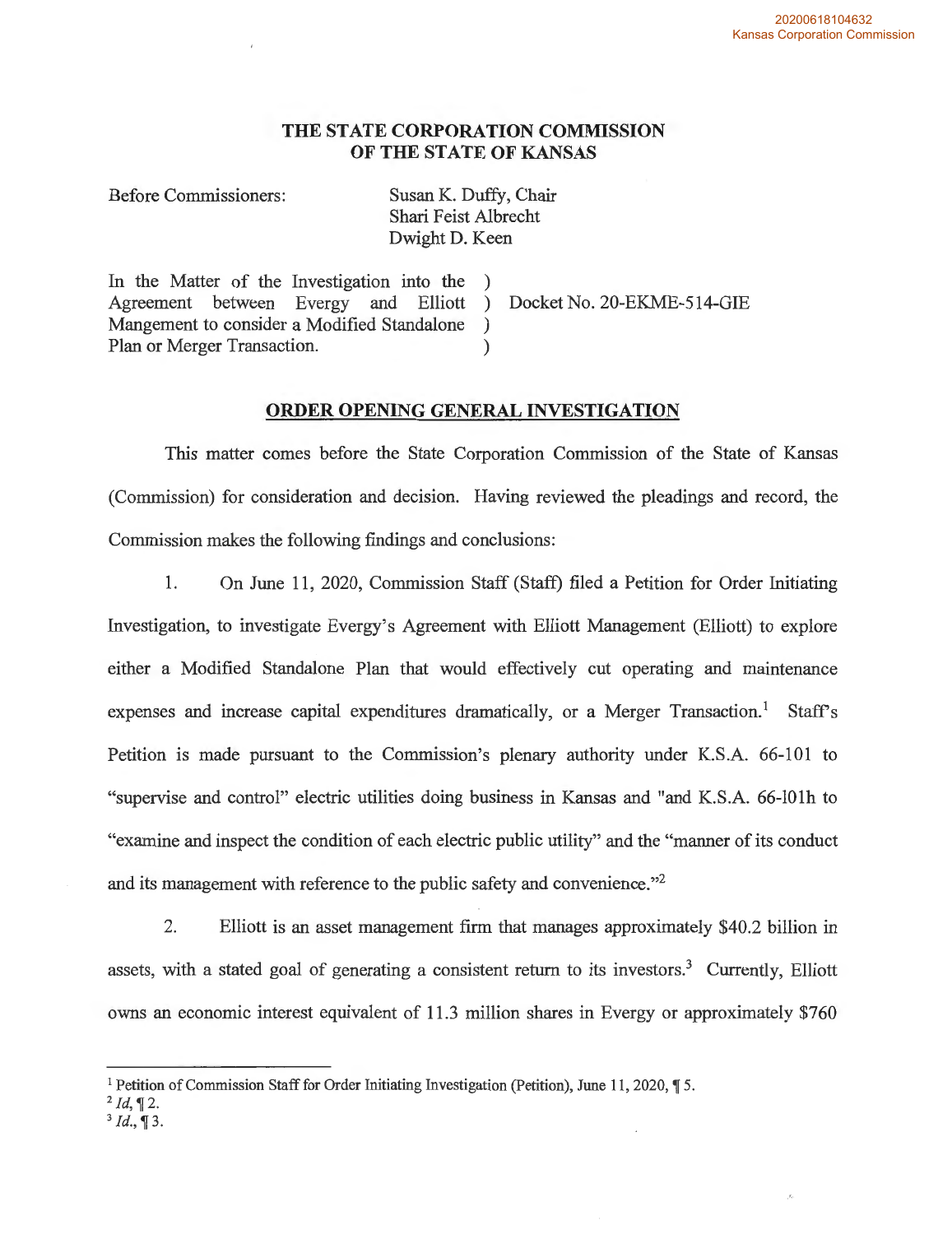million in current market value.<sup>4</sup> On January 21, 2020, Elliott issued a press release advising it had engaged in private discussions with Evergy management on ways to maximize value for all of Evergy's key stakeholders.<sup>5</sup>

3. On February 28, 2020, Evergy and Elliott entered into an Agreement to: (1) appoint two new members to Evergy's Board, and  $(2)$  create a Strategic Review & Operations Committee (Committee) to explore ways to increase Evergy's shareholder value.<sup>6</sup> The Committee is considering either a Modified Standalone Plan that would effectively cut operating and maintenance expenses and increase capital expenditures dramatically, or a Merger Transaction.<sup>7</sup> The Committee's recommendation is scheduled to be presented to Evergy's Board by July 30, 2020, and voted on by August 17, 2020.<sup>8</sup> If Evergy pursues a Modified Standalone Plan, the Agreement imposes an October 14, 2020 deadline to publicly present the plan to the investor community.

4. Staff is concerned that Elliott's focus on increasing shareholder value may result in Evergy's customers paying higher rates or receiving lower quality service, and circumvent the merger conditions agreed to by Evergy in the 18-KCPE-095-MER Docket.<sup>9</sup> Because either a Standalone Plan or Merger could affect Evergy's ability to provide reasonably efficient and sufficient service at just and reasonable rates, Staff believes it is crucial to have a transparent process as Evergy works through its analysis and decision.<sup>10</sup> The Commission agrees. Therefore, the Commission grants Staff's request to open a general investigation to enable the

- $6$  *Id.*,  $\sqrt{\ }5$ .
- $^7$  *Id.*
- 8 *Id.*

<sup>4</sup> Staff Report and Recommendation, June 11, 2020, p. I.

<sup>&</sup>lt;sup>5</sup> Petition, ¶ 4.

<sup>&</sup>lt;sup>9</sup> Staff Report and Recommendation, p. 2.

 $^{10}$  Id., p. 2.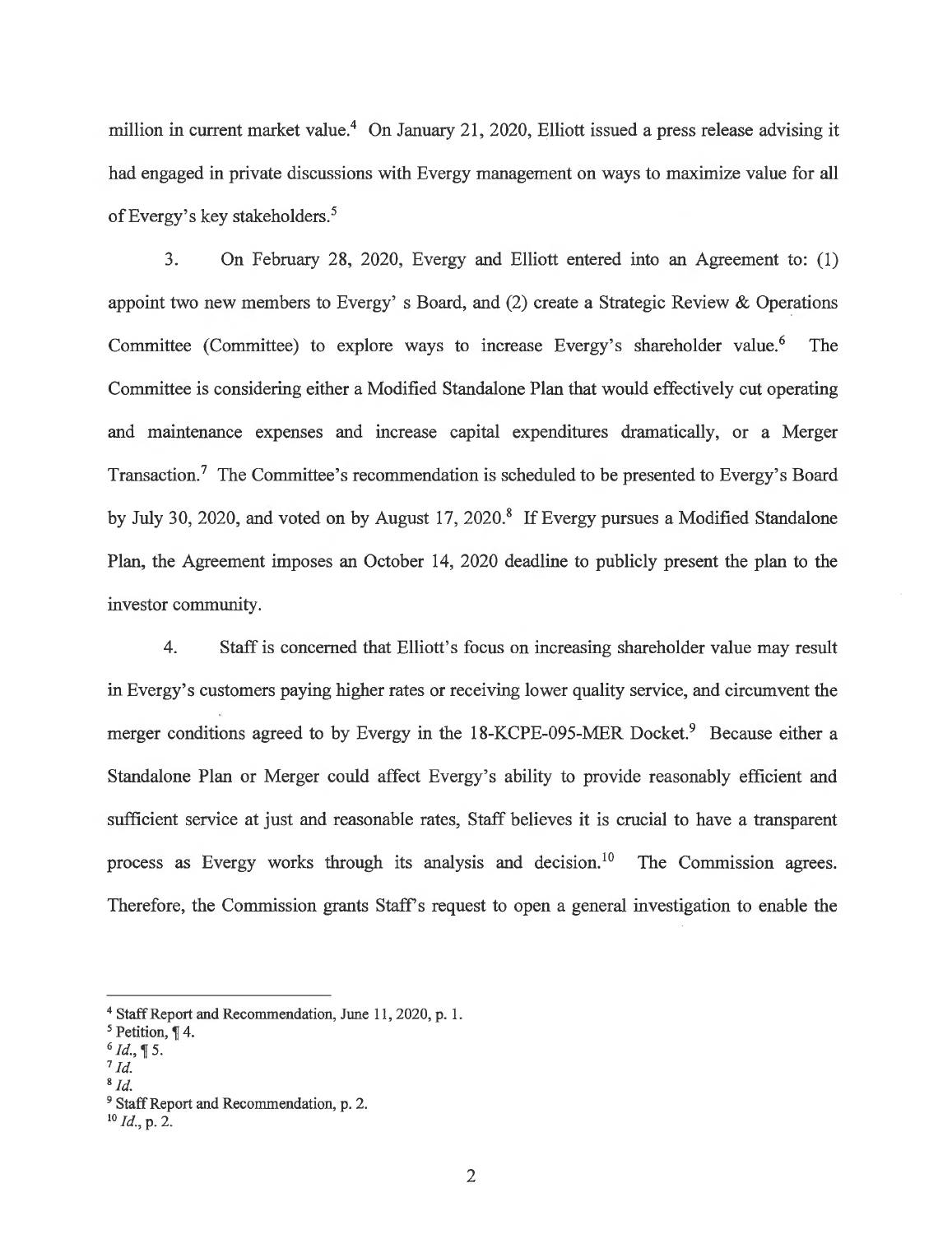Commission, stakeholders, and customers to be fully informed of the analysis and rationale behind Evergy's decision.

5. Staff believes Elliott's Modified Standalone Plan would directly contradict some of the core elements of the merger which created Evergy, including: (1) the sharing of excess cost savings with ratepayers through the ERSP mechanism; and (2) Evergy reducing capital expenditures by nearly \$1 billion in the years following the merger.<sup>11</sup> Instead, Elliott's proposed Modified Standalone Plan would raise capital expenditures by nearly \$4.5 billion and use excess merger savings to finance the carrying charges associated with that investment, calling into question whether Elliott's proposed Modified Standalone Plan is in the public interest.<sup>12</sup> Staff is also concerned that Elliott's proposed Modified Standalone Plan is inconsistent with the policy goals set by the Legislature in Sub. SB 69.<sup>13</sup> Specifically, Staff believes even if all of Elliott's projected cost savings were realized under Elliott's proposed Modified Standalone Plan, the Plan would not reduce Evergy's above average retail rates to regionally competitive levels and using cost savings to cover carrying charges for additional capital investment is directly contrary to the goal of achieving regionally competitive rates. <sup>14</sup>

6. To ensure that Evergy's Board of Directors Strategic Review and Operations Committee's evaluation of the Modified Standalone Plan and Merger Transaction are transparent and fully explained to the Commission and stakeholders, Staff recommends that it evaluate the Strategic Review and Operating Committee's process and work product immediately and that Evergy submit a report to the Commission in this general investigation.<sup>15</sup> Staff requests the Commission require Evergy to file a report addressing the questions outlined by Staff within two

14 *Id.* 

<sup>11</sup>*Id.,* p. 26.

 $^{12}$  *Id.* 

<sup>13</sup>*Id.,* p. 30.

<sup>15</sup>*Id.,* p. 43 .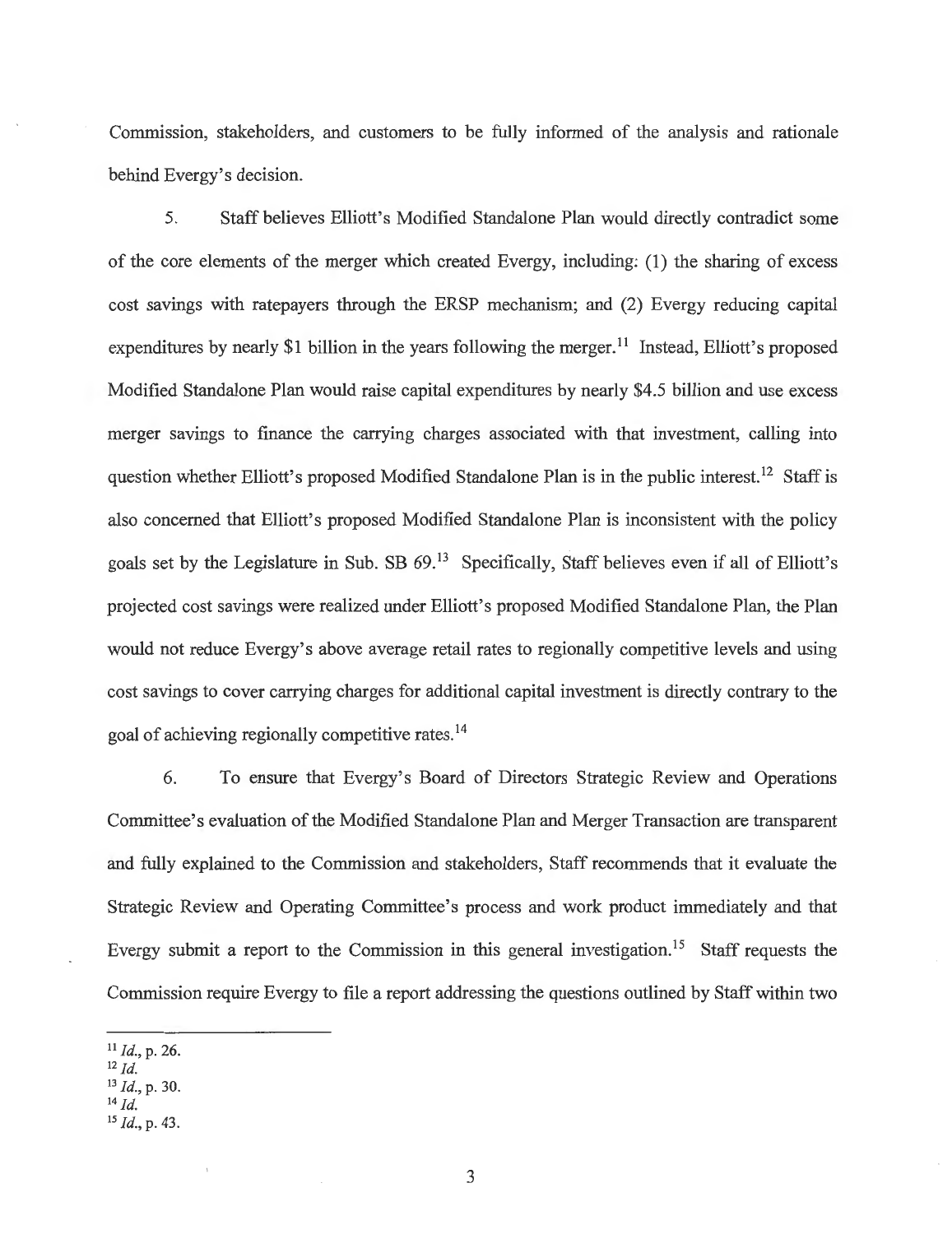weeks of Evergy's Board making its decision on whether to pursue a Modified Standalone Plan or a merger, and allow Staff and all intervening stakeholders an opportunity to respond in writing.<sup>16</sup>

7. The Commission agrees with Staff that it is in the public interest to maintain a transparent process where the Commission, customers, and stakeholders are kept apprised of Evergy's Strategic Review and Operating Committee's evaluation of its path forward. The Commission believes opening a general investigation is the best means to ensure a transparent process. Therefore, the Commission adopts Staff's Report and Recommendation in its entirety and directs Staff to:

- start reviewing meeting materials and work product of Strategic Review & Operations Committee immediately;
- start review of Board Minutes and related meeting materials immediately;
- review all work product generated by consultants retained to evaluate both the Modified Standalone Plan and a possible Merger Transaction; and
- review the final report submitted to Evergy's Board for vote.

8. The Commission directs Evergy to: (1) provide a report to the Commission within two weeks of its Board deciding how to proceed; and (2) submit the Strategic Review and Operations Committee's Report to the Board and provide full rationale and explain:

- If the Modified Standalone Plan was selected:
	- o (1) why was it selected and why is it better than a merger;

o (2) what level of additional O&M savings have been identified that are achievable;

<sup>&</sup>lt;sup>16</sup> *Id.*, p. 2.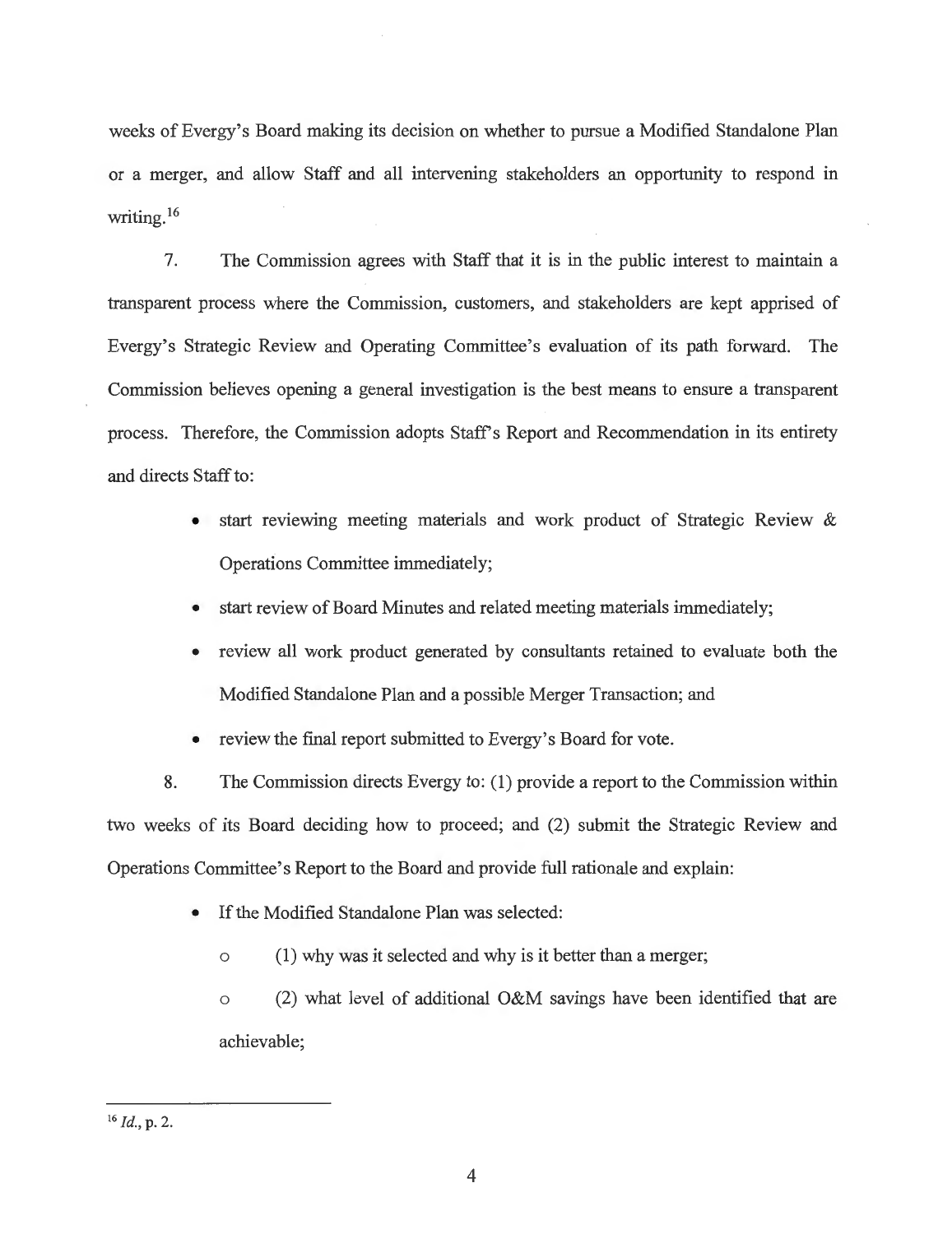o (3) identify the specific areas of additional O&M savings;

o ( 4) describe the analysis performed to determine the increased amount of discretionary cap-ex growth, including all documents supporting the benefit/cost analysis of the discretionary cap-ex growth and identifying additional projects by type (e.g., generation, transmission, or distribution);

o (5) describe how the Modified Standalone Plan will comply with merger conditions. (a) list each relevant condition and describe how the Modified Standalone Plan will comply with the condition. (b) discuss how utilizing all additional O&M savings to pay for "return" related to Discretionary Growth Cap-Ex balances the interests of customers and shareholders given a Cap-Ex budget was relied on in approving the merger. (c) discuss how utilizing all additional O&M savings to pay for "return" related to Discretionary Growth Cap-Ex balances the interests of customers and shareholders;

o (6) discuss how the Modified Standalone Plan achieves regionally competitive rates as desired by Substitute for Senate Bill 69 (SB 69) and address: (a) whether the plan supports Evergy's ability to adequately attract needed utility capital investments and adequately discourages unnecessary capital investments in Kansas; (b) whether the plan appropriately balances utility profits with the public interest objectives of achieving competitive rates over time while providing the best practicable combination of price, quality, and service;  $(c)$  whether the plan supports Kansas retail electricity prices becoming regionally competitive while providing the best practicable combination of price, quality and service, including reviewing (i) whether the plan assists in capital expenditures and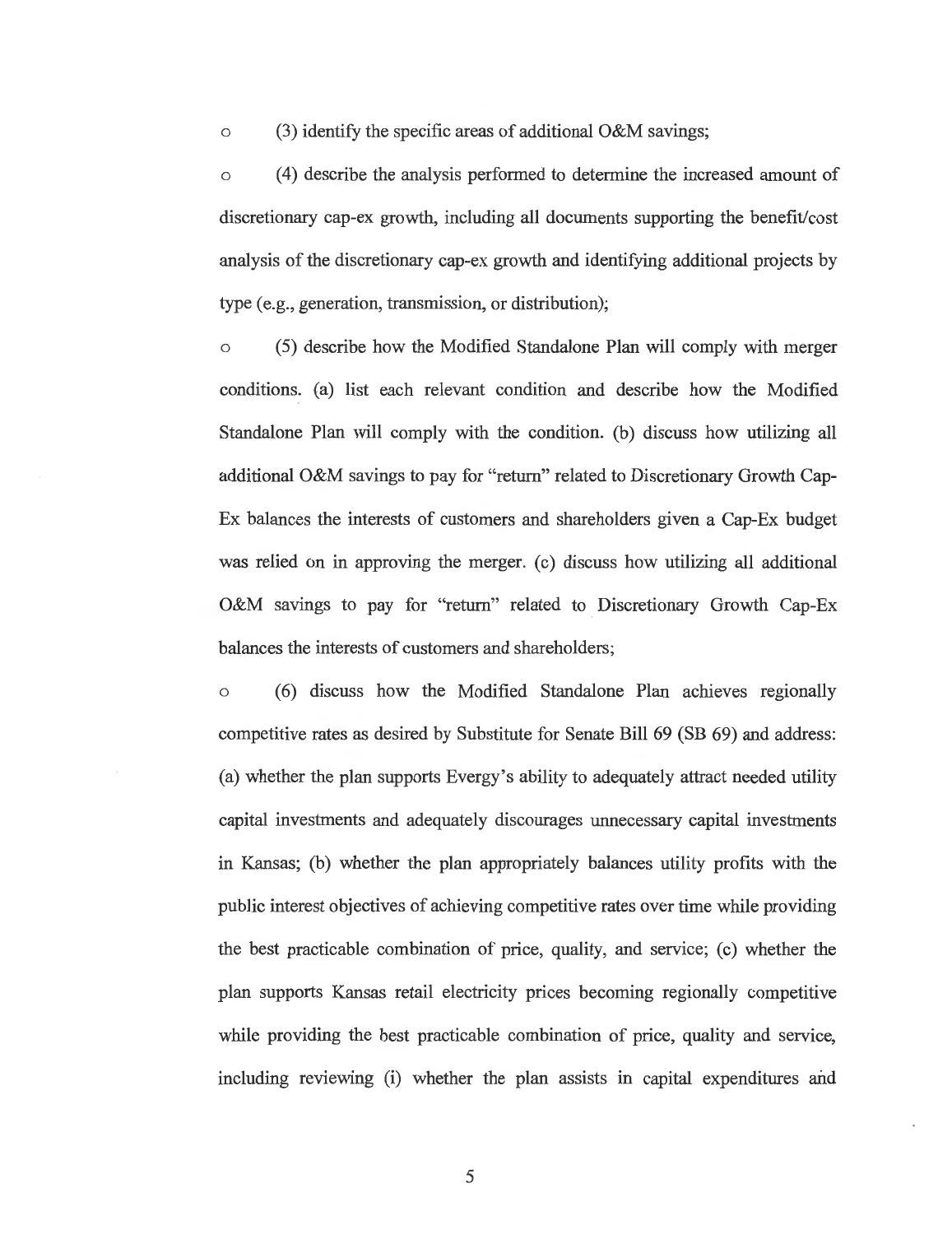operating expenses of Kansas electric public utilities being managed to achieve and sustain competitive retail rates while maintaining adequate and reliable service); and

(7) how does the Modified Standalone Plan balance the needs of customers and shareholders given both the realized and potential impacts of COVID-19, including: (a) potential unemployment rates related to COVID-19; (b) probable loss of a large number of small and medium businesses; (c) Evergy's need for liquidity; (d) most analysts and ratings agencies recommendations to reduce discretionary cap-ex growth and create O&M savings; and (e) how utilizing all additional O&M savings to pay for "return" related to Discretionary Growth Cap-Ex balance the interests of customers and shareholders given potential need of the Commission to "ensure the financial stability of Evergy"

If the Board elects to pursue a merger:

o (1) why was this plan selected;

o (2) why is this plan better than Modified Standalone Plan;

 $\circ$  (3) what level of additional O&M savings have been identified that are achievable on a standalone basis; (a) identify the specific areas of additional savings; (b) if O&M savings were not evaluated, why were they not evaluated; and (c) should any potential acquirer receive credit for optimizing operating costs when Evergy could accomplish such on a standalone basis;

o ( 4) describe how any potential combination conforms to the Merger Agreement and related conditions;

6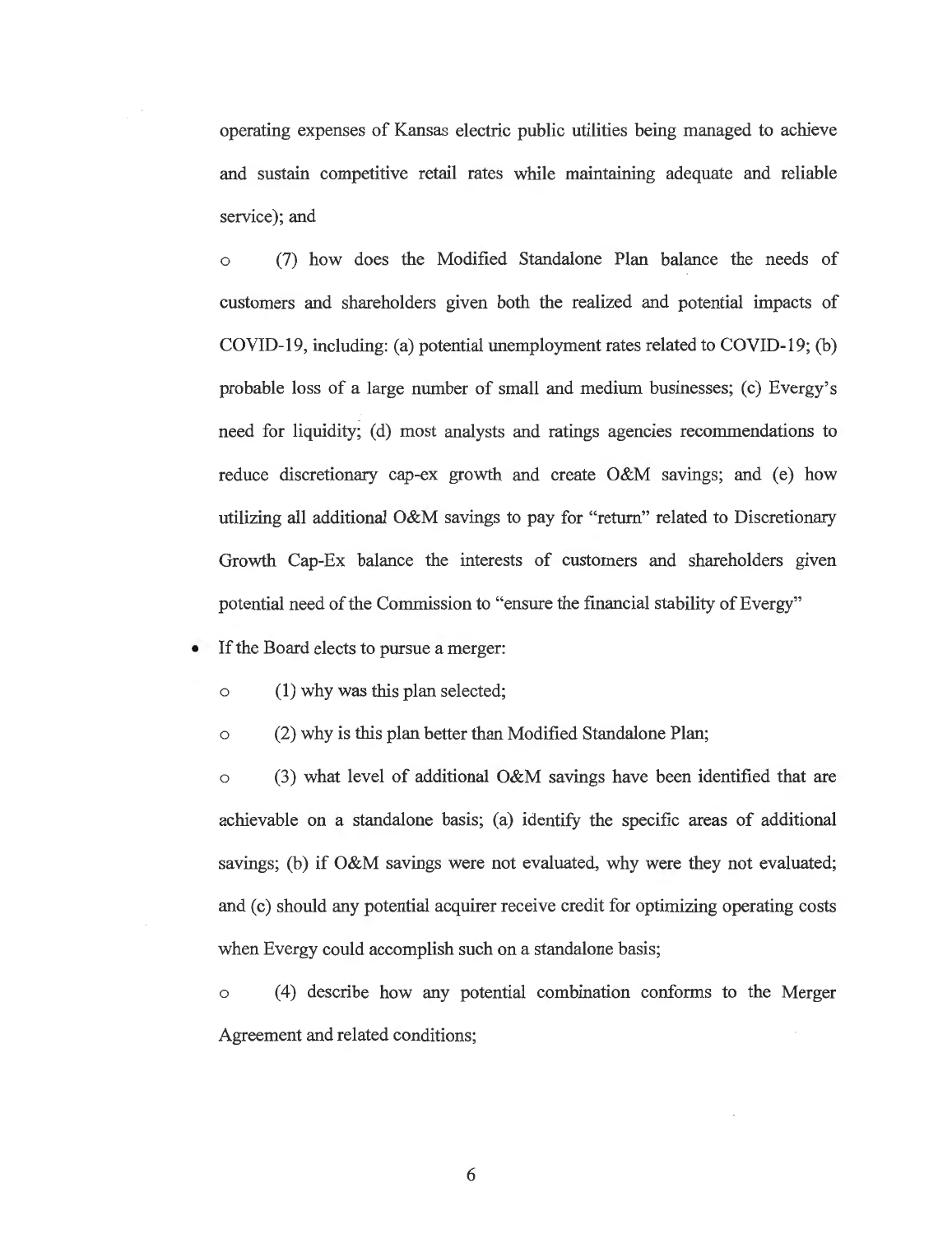o (5) describe how the recommended Merger Transaction Plan does not place additional risk on ratepayers above what can be estimated for Evergy on an ongoing basis: (a) with its current merger agreement: and (b) with an enhanced long-term Modified Standalone Plan;

o (6) can the recommendation for a Merger Transaction guarantee customer benefits materially greater than the benefits generated by Evergy in its recent merger? (a) should any additional benefits be in the form of potential lower base rates; (b) should any additional benefits be in the form of guaranteed lower base rates;

o (7) did the Board consider whether a successful acquisition can be accomplished given Staffs position on merger premiums and control premiums outlined in the 16-KCPE-593-ACQ merger due to the likelihood that these Staffs position would be the same for any acquisition that includes a merger premium; and

o (8) did the Board consider whether a successful acquisition can be accomplished given Staff's position on double leverage in the 16-KCPE593-ACQ acquisition due to the likelihood that Staff's position will remain the same for any acquisition seeking to use double leverage; (a) did the Board consider whether any acquirer can provide customer benefits that address the issues in SB 69; (b) did the Board consider whether any acquirer can reasonably quantify benefits to customers given the uncertainty created by COVID-19; (c) did the Board consider whether a potential Merger Transaction should be postponed indefinitely in order to focus on the risks associated with COVID-19 and the recovery efforts that will

7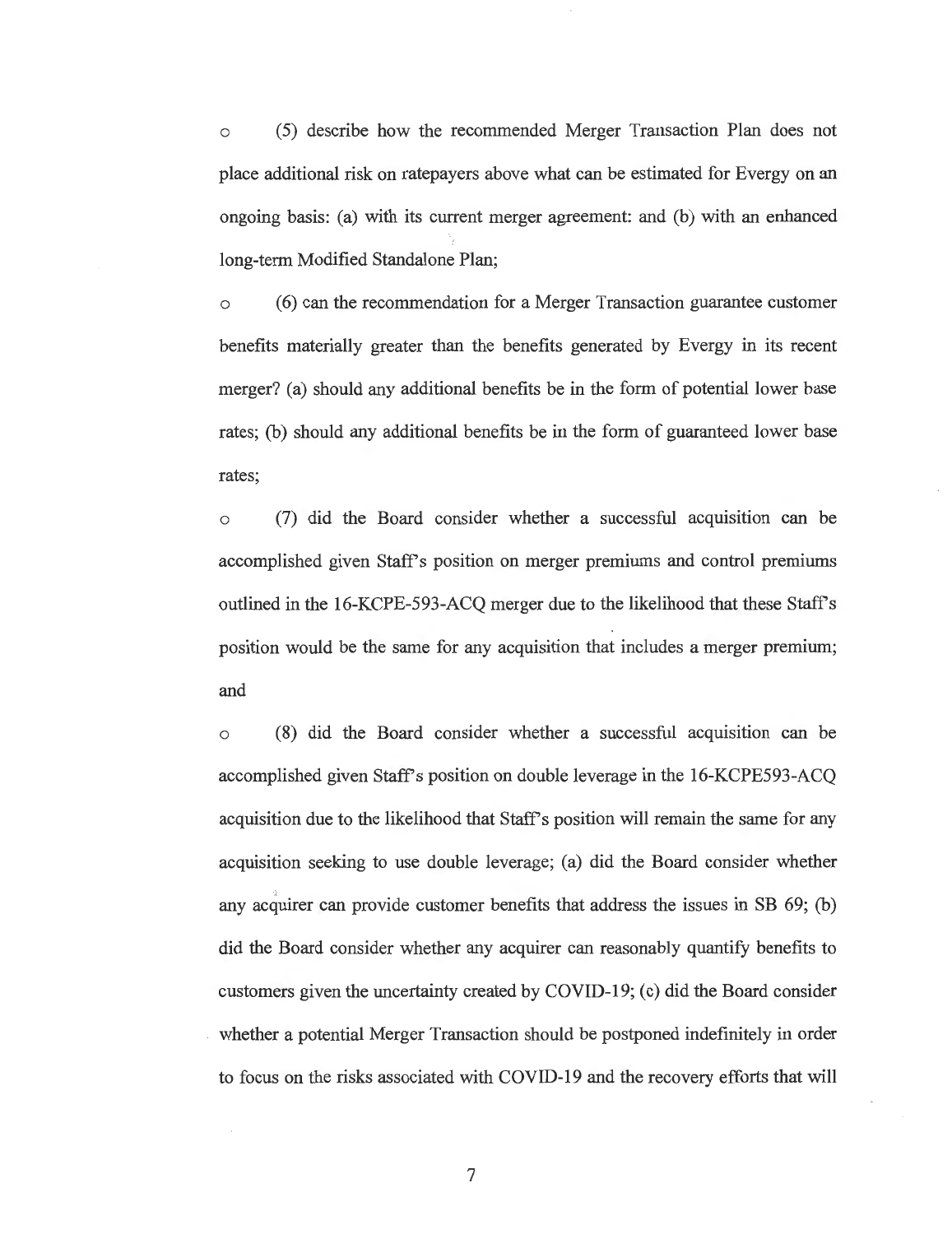be required; (d) did the Board consider whether any potential acquirer could provide customer benefits that address the issues to be addressed in SB 69;

9. Staff, CURB, and any other intervenors have the opportunity to file responsive comments no later than 45 days after Evergy submits its report.

#### **THEREFORE, THE COMMISSION ORDERS:**

A. Staff's Petition to investigate Evergy's Agreement with Elliott to explore either a Modified Standalone Plan that would effectively cut operating and maintenance expenses and increase capital expenditures dramatically, or a Merger Transaction is granted.

B. Evergy is directed to provide a report to the Commission within two weeks of its Board's decision on how to proceed, specifically responding to the issues outlined in Paragraph 8 of this Order.

C. Staff, CURB, and any other intervenors may file responsive comments within 45 days of Evergy submitting its report.

D. Any party may file a petition for reconsideration pursuant to the requirements and time limits established by K.S.A. 77-529(a)(1).<sup>17</sup>

## **BY THE COMMISSION IT IS SO ORDERED.**

Duffy, Chair; Albrecht, Commissioner; Keen, Commissioner Dated:  $-\frac{06/18/2020}{\ }$ 

Lyon M. Rof

Lynn M. Retz Executive Director

BGF

<sup>17</sup>K.S.A. 77-503(c); K.S.A. 77-53l(b).